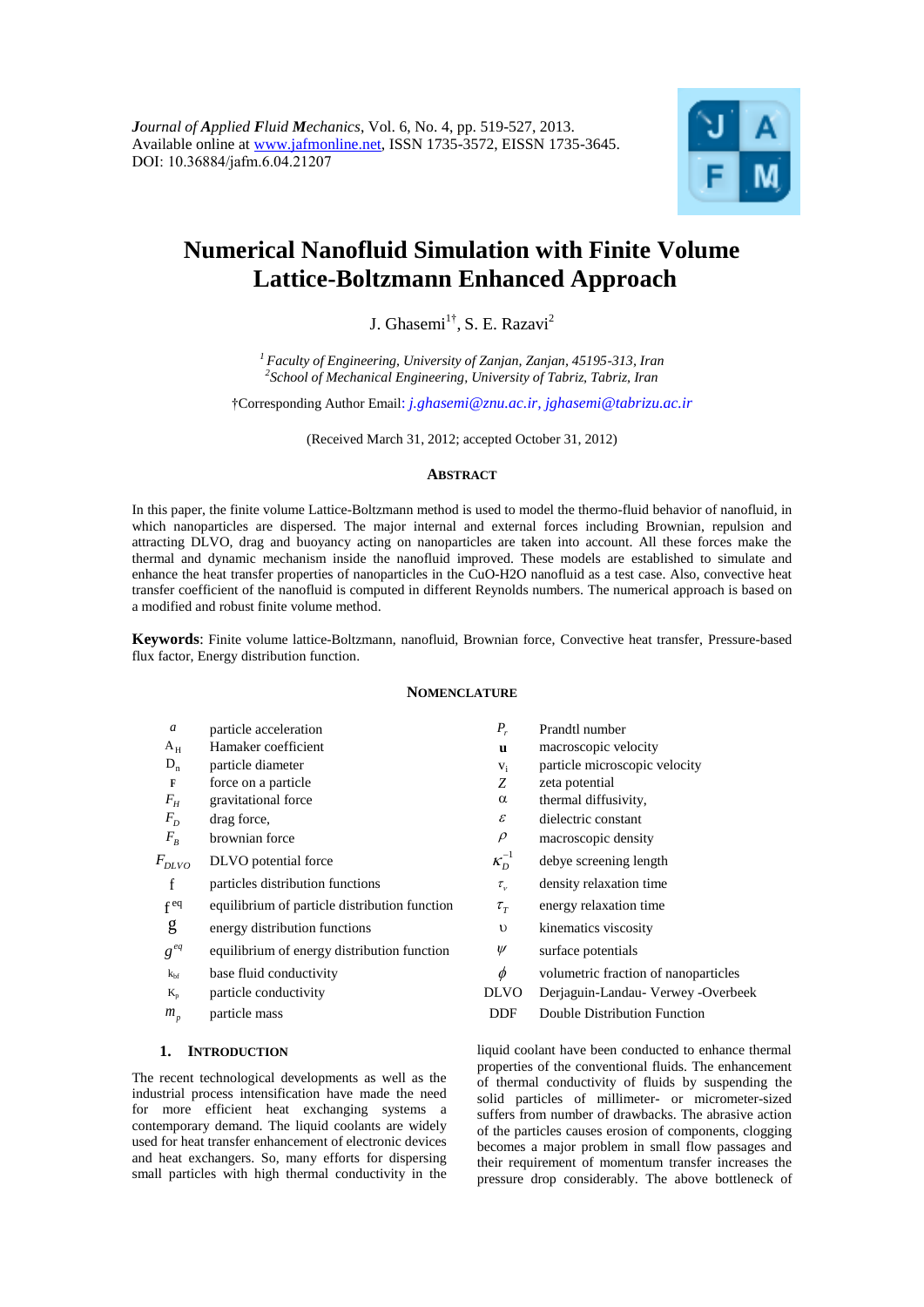slurries with micron or bigger size particles can be removed by using particles of nanometer dimensions. The concept was first materialised by series of research works at the Argonne National Laboratory and probably Choi (1995) was the first to call the fluids with particles of nanometer dimension suspended in them as "nanofluids" which has gained popularity. The heat transfer properties of a nanofluid strongly depend on the size, shape, and volume fraction of nanoparticles as well as on the type of the nanoparticles and base fluid (Duangthongsuk and Wongwises, 2009). In addition, the suspended nanoparticles distribution and temperature may play important roles in enhancing the heat transfer characteristics of nanofluids (Li and Peterson, 2006; Chon and Kihm, 2005). Although the published papers on heat transfer enhancement by nanofluids are increasing, most of them are still limited to the macroscopic phenomenon inside the nanofluids. Since the volume fraction of nanoparticles is insufficient in comparison to base fluid, it is necessary to consider the heat transfer in nanofluids as two component fluid in microscopic treatments. However, in nanofluid as a colloidal fluid, the influences of external and internal forces, the suspended nanoparticles move in an irregular fashion. Main causes have been known, namely the Brownian, attraction and repulsion of DLVO, drag, and gravitational forces. Along with the main flow of nanofluids, behavior of suspended nanoparticles is irregular and all these factors must be applied in the thermo-hydrodynamic of nanofluid flow.

## **2. NANOFLUID MODELING**

The conventional computational methods are not applicable to nanofluids as two component flow to reveal the nature of microscopic interactions and forces. Therefore, a microscopic or mesoscopic approach is needed to describe the interaction between the suspended nanoparticles and base fluid. Unlike the Navier–Stokes equations, the Lattice Boltzmann Method (LBM) possesses capability of incorporating microscopic interactions between nanoparticles and base fluid which can reveal the mesoscopic mechanism of thermo-hydrodynamics (Xuan and Yao, 2005; Yang and Lai, 2011). Therefore, this method seems to be suitable for handling the mentioned problems (Nemati *et al.,* 2010; Cao *et al.,* 1997). In finite difference LBMs, the Cartesian grid is used, which can be a shortcoming (Cao *et al.,* 1997). To deal with complex domains, various proposals have been made to use boundary-fitted grids. During the past few years, some researchers attempted to use irregular lattices. Bouzidi *et al.* (2001) constructed a multi-relaxation LBM on a two-dimensional rectangular grid. Ubertini *et al.* (2005) developed a finite-volume scheme for the LBM on unstructured meshes in two dimensions, where complex boundary geometries could be handled. In this paper arbitrary quadrilateral cells are used by combining a cell-centered Finite-Volume and Lattice Boltzmann Methods (FV-LBM). The approach includes both the flow and heat transfer Boltzmann equations.

# **2.1 Hydrodynamic FV-LBM Formulation of Nanofluid**

The nanofluid includes the suspension of nanoparticles and a base fluid, i.e.,  $\sigma = 1,2$ . Hence, the discretized integral form of lattice Boltzmann equation with BGK model for collision term in a nanofluid reads

$$
\int_{S} \frac{\partial f_{i}^{\sigma}}{\partial t} + v_{i} \cdot \nabla f_{i}^{\sigma} + \mathbf{a}_{i}^{\sigma} \cdot \nabla_{v_{i}} f_{i}^{\sigma} + \frac{1}{\tau_{V}} (f_{i}^{\sigma} - f_{i}^{eq, \sigma})) ds = 0
$$
\n
$$
i = 0, 1, ..., M
$$
\n(1)

where  $v_i$  shows the particle microscopic velocity in the i-direction. The  $\mathbf{a} = \mathbf{F}/m_p$  is acceleration caused by force **F** on a particle with mass,  $m_p$  and  $f^{eq}$  denotes the equilibrium of particles distribution functions. Also  $\tau_{v}$  displays the density relaxation time which is related to the kinematic viscosity as.

$$
v = \left(\tau_v - \frac{1}{2}\right)c^2 \,\delta t \tag{2}
$$

where  $c = \sqrt{3RT}$  is the lattice speed. For a Newtonian fluid, the kinematic viscosity  $\upsilon$  is calculated by (Rahmati and Ashrafizaadeh, 2009):

$$
v = \frac{(2\tau_v - 1)}{6} \tag{3}
$$

For the two-dimensional problem, the well-known  $D_2Q_9$  lattice is widely used. Also, microscopic velocities,  $v_i$  are determined based on a generic form (Nemati *et al,.* 2010; Bouzidi *et al.,* 2001). A cellcentered finite-volume on arbitrary cells is shown in Fig. 1. According to Fig. 1, the following approximations can be made

$$
\int_{\text{abcd}} \frac{\partial f_i}{\partial t} ds \approx \left[ \frac{\partial f_i}{\partial t} \right]_{i,j} . S_{i,j} \tag{4}
$$

$$
\begin{cases}\n\int_{abcd} v_i . \nabla f_i ds \approx \sum_{k} v_i . N_k [\tilde{f}_i]_k \\
N_k = (\Delta y \mathbf{i} - \Delta x \mathbf{j})_k, k = ab, bc, cd, da\n\end{cases}
$$
\n(5)

Also, we use the convective flux treatment of thermohydrodynamic lattice Boltzmann, which takes into account the second-order pressure- and temperaturebased biasing factors (Razavi *et al.,* 2009; Ghasemi and Razavi, 2010). This makes the scheme to be dominantly upwind, broadens the numerical stability region, and improves accuracy for both the velocity and temperature fields and reduces the convergence steps.



**Fig. 1**. Cell-centered finite volumes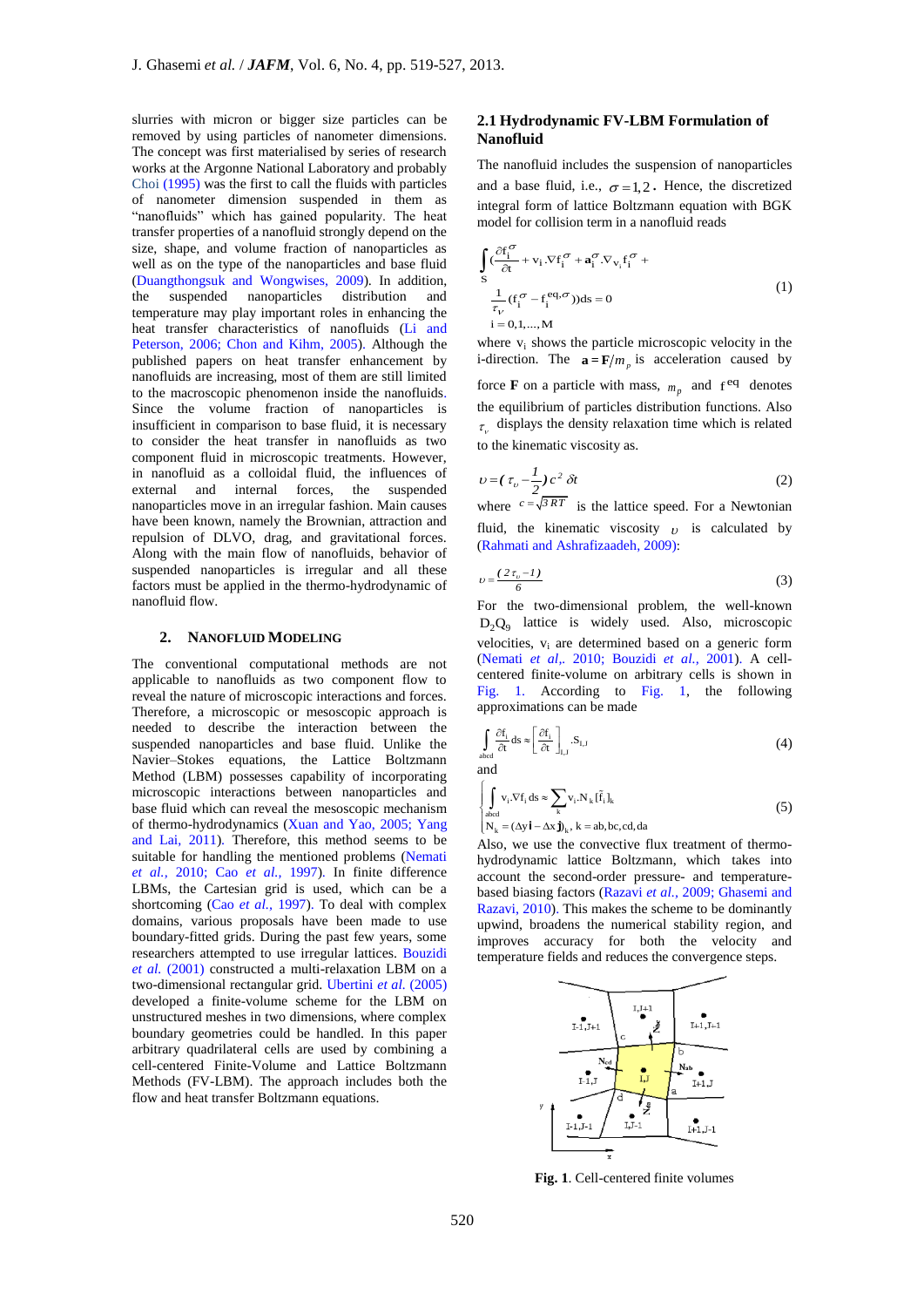Here, the pressure-based biasing factor for convective fluxes is employed. A typical determination of this factor,  $\xi$  for side <u>ab</u> of cell (I,J) reads

$$
\xi_{ab-L}^{\sigma} = \frac{p_{I-J}}{p_{I-J,J} + p_{I,J}} ,
$$
  
\n
$$
\xi_{ab-R}^{\sigma} = \frac{p_{I,J}}{p_{I,J} + p_{I+1,J}} ,
$$
  
\n
$$
\xi_{ab}^{\sigma} = \frac{\xi_{ab-L}^{\sigma} + \xi_{ab-R}^{\sigma}}{2}
$$
 (6)

Consequently, the convective fluxes are approximated as following:

$$
\int_{abcd} v_i . \nabla f_i ds \approx
$$
\n
$$
\{v_i . N_{ab} (\xi_{ab}^\sigma [f_i]_{I,J} + (1 - \xi_{ab}^\sigma) [f_i]_{I+1,J}) +
$$
\n
$$
v_i . N_{bc} (\xi_{bc}^\sigma [f_i]_{I,J} + (1 - \xi_{bc}^\sigma) [f_i]_{I,J+1}) +
$$
\n
$$
v_i . N_{cd} (\xi_{cd}^\sigma [f_i]_{I,J} + (1 - \xi_{cd}^\sigma) [f_i]_{I-1,J}) +
$$
\n
$$
v_i . N_{da} (\xi_{da}^\sigma [f_i]_{I,J} + (1 - \xi_{da}^\sigma) [f_i]_{I,J-1})\}
$$
\n(7)

Applying the pressure-biasing factor enabled the scheme to compensate some shortcomings, specially, the numerical instability of randomly behaving force term of nanofluid lattice Boltzmann equations. By linear approximation, the integration of the collision terms in Eq.  $(1)$  becomes

$$
-\int_{abcd} \frac{1}{\tau_{\sigma}} (f_{i} - f_{i}^{eq}) ds =
$$
  
\n
$$
-\frac{S_{I,J}}{\tau_{\sigma}} \left[ \frac{1}{4} [\Delta f_{i}]_{I,J} + \frac{1}{8} (\Delta f_{i}]_{I,I,J} + [\Delta f_{i}]_{I,J+1} + [\Delta f_{i}]_{I-1,J} + \frac{1}{8} (\Delta f_{i}]_{I,J-1} + [\Delta f_{i}]_{I,J-1} + [\Delta f_{i}]_{I+1,J+1} + [\Delta f_{i}]_{I-1,J+1} + [\Delta f_{i}]_{I-1,J-1} \right) ;
$$
  
\n(8)  
\n
$$
\Delta f_{i} = f_{i} - f_{i}^{eq}
$$

The  $f_i$ 's are updated by a modified fifth-order Runge-Kutta scheme (Ghasemi and Razavi, 2010). The particles equilibrium function is given by Peng *et al.* (2003):

$$
f_0^{eq} = \frac{4}{9} \rho [1 - \frac{3}{2c^2} \mathbf{u} \mathbf{u}];
$$
  
\n
$$
f_{1,2,3,4}^{eq} = \frac{1}{9} \rho \left[ 1 + \frac{3}{c^2} \mathbf{v}_1 \mathbf{u} + \frac{9}{2c^4} (\mathbf{v}_1 \mathbf{u})^2 - \frac{3}{2c^2} \mathbf{u} \mathbf{u} \right]
$$
\n
$$
f_{5,6,7,8}^{eq} = \frac{1}{36} \rho \left[ 1 + \frac{3}{c^2} \mathbf{v}_1 \mathbf{u} + \frac{9}{2c^4} (\mathbf{v}_1 \mathbf{u})^2 - \frac{3}{2c^2} \mathbf{u} \mathbf{u} \right]
$$
\n(9)

In Eq.  $(1)$ , third term shows the force which is important for the action of base fluid on the nanoparticles. Since the volumetric fraction of nanoparticles is very small compared to the base fluid, therefore, it is ignored. In practice, due to the complexity of numerical calculations, reducing the computing time and accelerating the convergence, a part of this force as an additional term is included in the collision and the other part is inserted in the equilibrium distribution function. Hence, one can write

$$
\left(\frac{\partial f}{\partial t}\right)_c = -\frac{1}{\tau_v} \left( f\left(\mathbf{x}, t\right) - \bar{f}^{eq}\left(\mathbf{x}, t\right) \right) +
$$
\n
$$
\frac{2\tau_v - 1}{2\tau_v} \frac{D}{M c^2} \mathbf{v} \cdot \mathbf{F}
$$
\n(10)

In Eq. (10), **D** shows the dimension and the following relation is established

$$
\bar{f}^{eq} = f^{eq}(\rho, \mathbf{u} + \frac{1}{2\rho} \mathbf{F})
$$
\n(11)

This scheme is of second-order accuracy having better stability compared to the others (Buick and Greated, 1999).

## **2.2 Main Forces Acting on Nanoparticles in a Nanofluid**

Similar to a colloidal fluid, the nanoparticles in nanofluid are under the influence of buoyancy, gravitational, drag, and Brownian forces. Also, the aggregation and dispersion forces determined resulting from the attractive and repulsive potential based on the DLVO theory. For the buoyancy,  $F_H$ , due to gravitational force one would write

$$
F_H = \frac{4}{3}\pi a^3 g \Delta \rho \tag{12}
$$

where  $a$  and  $\Delta \rho$  are radius of nanoparticles and density difference of nanoparticles with base fluid respectively. The drag force,  $F_D$ , is expressed as:

$$
F_D = -6\pi \,\mu a \,\Delta u \tag{13}
$$

where  $\mu$  shows the viscosity of base fluid and  $\Delta u$  the velocity difference between the particle and fluid. Keblinski *et al.* (2002) estimated effect of Brownian motion in conductive heat transfer of nanofluids according to the Einstein theory. This theory demonstrates that whatever the particles be tiny, the diffusion time for them would be shorter compared to the heat diffusion time, and the Brownian motion becomes more observable. The Brownian force,  $F_B$ , on

a particle, *i*, is shown as (Nemati *et al.*, 2010; Xuan *et al.,* 2005)

$$
F_B^i = C_B^i \frac{k_B T(r_i)}{a} \tag{14}
$$

where  $C_B^i$  and  $k_B$  denote the compatibility factor and Boltzmann coefficient respectively. When nanoparticle is placed in the polarized solution, depending on the chemical properties of particle and base fluid, due to solution ionization, the ion bonding or exchanging the particle surface becomes charged which produces electrostatic repulsion and Van der Waals attraction forces. Regarding this theory, electrostatic repulsion is formed because of the generation of electric potential. This potential is produced due to the formation of the charged dual layer caused by the fluid. The repulsion potential for two particles having the radii  $a_1$ ,  $a_2$  and surface potentials

 $\psi_{s1}$ ,  $\psi_{s2}$  is expressed as (Duncan and Linavre, 1997)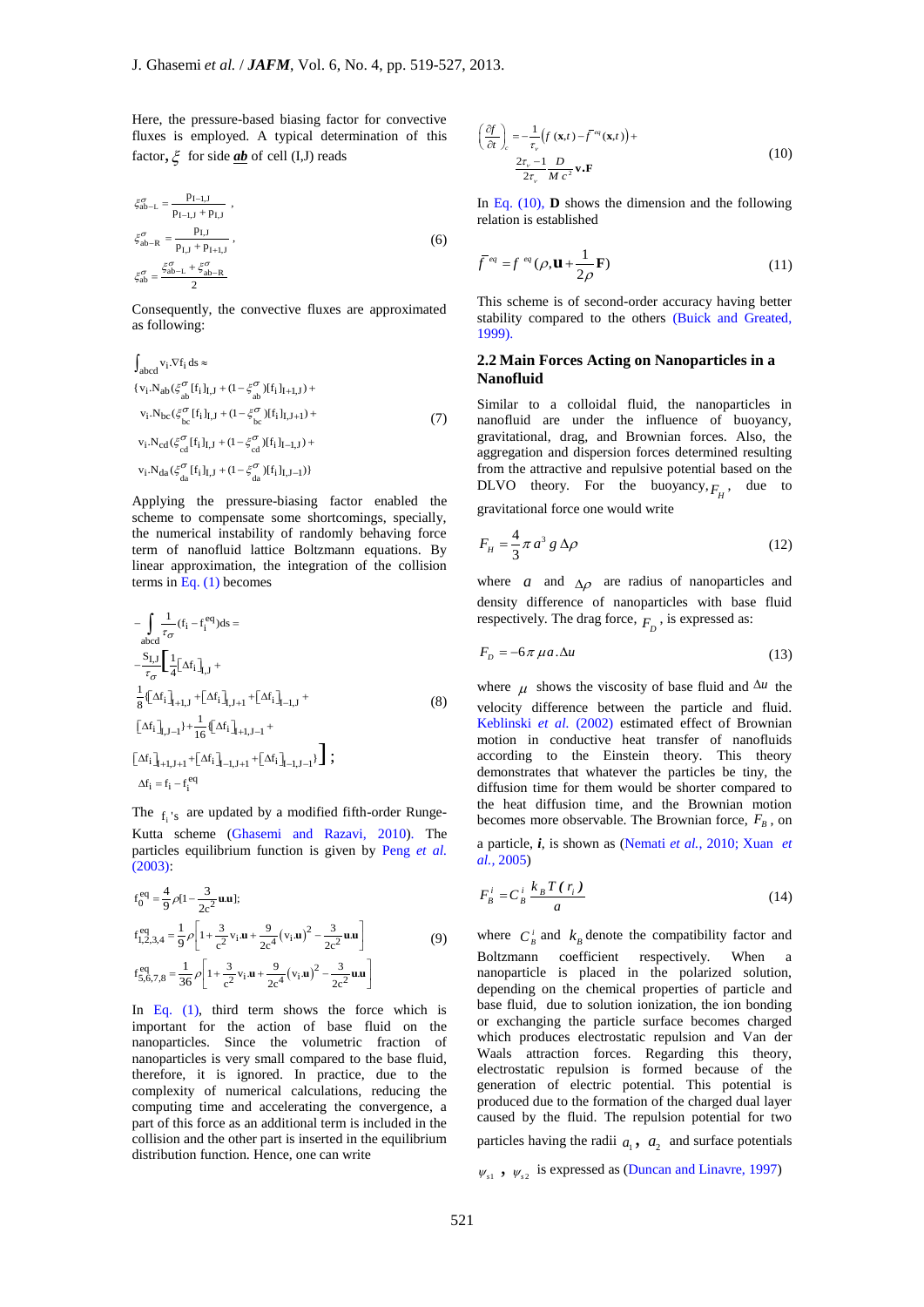$$
\psi_{R}(r,T) = \frac{\pi \varepsilon a_{1} a_{2} (\psi_{s1}^{2} + \psi_{s2}^{2})}{(a_{1} + a_{2})} \mathbf{X}
$$

$$
\left\{ \frac{2 \psi_{s1} \psi_{s2}}{(\psi_{s1}^{2} + \psi_{s2}^{2})} Ln \left( \frac{1 + e^{-\kappa_{D}(r-2a)}}{1 - e^{-\kappa_{D}(r-2a)}} \right) + Ln(1 - e^{-2\kappa_{D}(r-2a)}) \right\}
$$
(15)

By equating the radii  $(a_1 = a_2 = a)$  and surface potentials  $(\psi_{s1} = \psi_{s2} = \psi_s)$  for two neighboring particles, one obtains

$$
\Psi_R(r,T) = \frac{\pi \varepsilon a \psi_s^2}{2} Ln(1 - e^{-\kappa_D (r - 2a)}), r > 2a \tag{16}
$$

In (Eq. (16),  $\varepsilon$  denotes the dielectric constant of base fluid, and  $\psi_s$  the particle surface potential as following:

$$
\psi_s = \frac{Ze}{\varepsilon (a + a^2 \kappa_D)}\tag{17}
$$

In Eq.  $(17)$ , Ze shows the nanoparticles charge  $(Z$  is called the Zeta potential), and  $\kappa_D^{-1}$  denotes the Debye screening length. Hence, one gets

$$
\kappa_D^{-1} = \sqrt{\frac{\varepsilon k_B T (1 - \phi)}{e^2 (\rho_i + nZ)}}
$$
(18)

In Eq.  $(18)$ , the presence of nanoparticles has been appeared by  $(1-\phi)$ , where  $\phi$  presents the volumetric fraction of nanoparticles. Also,  $\rho_i$  denotes the ions crowd. The other considerable force is the Van der Waals attraction. According to the DLVO theory, this attraction potential is determined as,

$$
\psi_A = -\frac{1}{12} A_H \left[ \frac{D_n^2}{r^2 - D_n^2} + \frac{D_n^2}{r^2} + 2Ln \left( 1 - \frac{D_n^2}{r^2} \right) \right] \tag{19}
$$

where,  $D_n$  and  $A_H$  show the particle diameter and Hamaker coefficient. Here,  $A_H$  is independent of particle geometry and being a function of physical properties of nanoparticles and base fluid. Hence, the total DLVO potential reads,

$$
\Psi(r,T) = \Psi_R(r,T) + \Psi_A(r,T)
$$
\n(20)

The resulting force from this potential is determined by,

$$
F_{\text{DLVO}} = \frac{\partial \Psi(r, T)}{\partial r} \tag{21}
$$

Thence, vector summation of mentioned forces exerting on n nanoparticles in unit volume becomes:

$$
\mathbf{F} = \frac{n \cdot (F_{DLVO} + F_B + F_D + F_H)}{Vol.}
$$
 (22)

Actually, the volume fraction of nanoparticles is negligible in comparison to the base fluid. Then the internal force of nanoparticles to base fluid is vanished.

The macroscopic density  $\rho$ , and velocity, **u** are determined as

$$
\rho = \sum_{i=0}^{8} f_i , \quad \rho \mathbf{u} = \sum_{i=0}^{8} v_i f_i
$$
 (23)

## **2.3 Thermal FV-LBM Formulation of Nanofluid**

The existing lattice Boltzmann models for thermal flows in the literature fall into three categories, i.e., the passive scalar, the multi-speed, and Double Distribution Function (DDF) approaches. The passive-scalar approach utilizes the fact that the macroscopic temperature satisfies the same evolution equation as a passive scalar if the viscous heat dissipation and compression work done by the pressure are negligible (Massaioli *et al.*, 1993; He *et al.,* 1998). The multispeed models are build up of the Lattice Bhatnagar-Gross-Krook (LBGK) models for isothermal flows. The main disadvantage of the multi-speed LBGK models is that they suffer from numerical instability and are suited for problems with restricted temperature ranges (Shi *et al.,* 2004). In addition, the multi-speed LBGK models using a single relaxation time are limited to problems with fixed Prandtl numbers, which have less engineering application. The DDF applies an additional distribution function as energy distribution to describe the evolution of temperature field (Palmer *et al.,* 2000). The DDF holds better numerical stability and engineering applications. Hence, it has been used in present work. Considering the fact that the nanoparticles energy obeys the Boltzmann distribution and assuming the BGK approximation, thermal Boltzmann equation for base fluid  $(\sigma=1)$  and nanoparticles  $(\sigma = 2)$  is stated as,

$$
\int_{s} \left(\frac{\partial g_{i}^{\sigma}}{\partial t} + v_{i} \cdot \nabla g_{i}^{\sigma} + \frac{1}{\tau_{T}} (g_{i}^{\sigma} - g_{i}^{\text{eq}}, \sigma) - \Theta \right) ds = 0,
$$
\n
$$
i = 0, 1, ..., M
$$
\n(24)

where  $\tau$ <sub>T</sub> shows the energy relaxation time which is related to the thermal diffusion coefficient as

$$
\alpha_T = \left(\tau_T - \frac{1}{2}\right)c^2 \,\delta t \tag{25}
$$

For a fluid with low Prandtl number (or low Eckert number) the term  $\Theta$  could be neglected (Van *et al.*, 1997). In this case the Prandtl number is defined as,

$$
Pr = \frac{\nu}{\alpha} = \frac{2\tau_v - 1}{2\tau_T - 1}
$$
 (26)

The discretization of Eq.  $(24)$  in two dimensions on a  $D_2Q_9$  lattice is similar to Eq. (1). Where in Eq. (6) the pressure is replaced by temperature (Ghasemi and Razavi, 2010). The equilibrium energy distribution function,  $g^{eq}$ , is expressed as following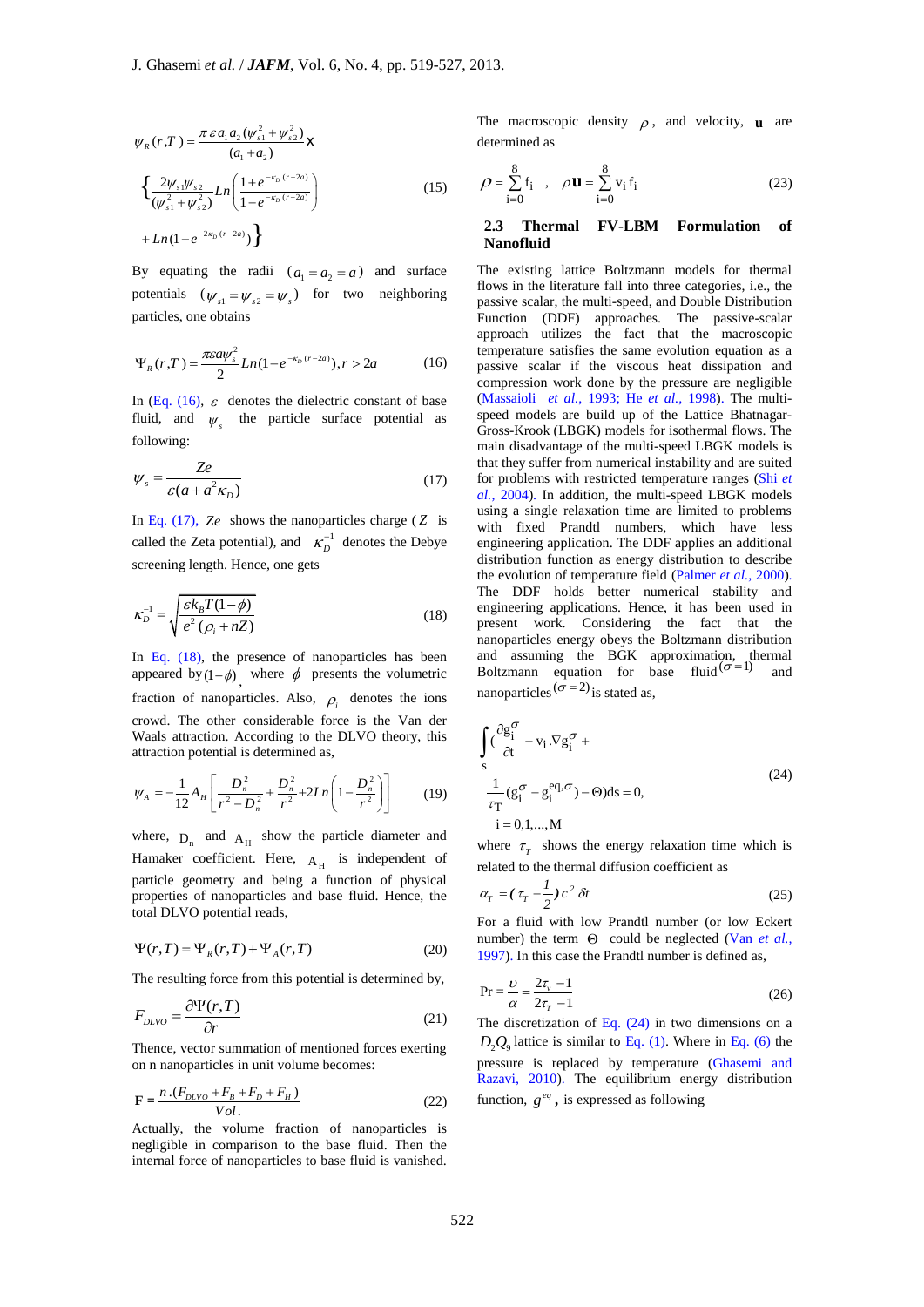$$
g_0^{eq} = -\frac{2\rho \varepsilon}{3} \frac{\mathbf{u}^2}{c^2}
$$
  
\n
$$
g_{1,2,3,4}^{eq} = \frac{\rho \varepsilon}{9} \left[ \frac{3}{2} + \frac{3}{2c^2} v_i \mathbf{u} + \frac{9}{2c^4} (v_i \mathbf{u})^2 - \frac{3}{2c^2} \mathbf{u} \mathbf{u} \right]
$$
 (27)  
\n
$$
g_{5,6,7,8}^{eq} = \frac{\rho \varepsilon}{36} \left[ 3 + \frac{6}{c^2} v_i \mathbf{u} + \frac{9}{2c^4} (v_i \mathbf{u})^2 - \frac{3}{2c^2} \mathbf{u} \mathbf{u} \right]
$$

where  $\varepsilon = \frac{DRT}{2}$  and,

$$
\rho \varepsilon = \sum_{i=0}^{8} g_i \tag{28}
$$

The Chapman-Enskog expansion for density distribution function can recover the continuity, Navier-Stokes, and energy equations. The detailed derivation can be found in D'Orazio and Succi (2004), Succi (2001) and will not be shown here. The physical properties of nanofluid are determined as following

$$
\overline{\rho}^{\sigma} = \rho^{\sigma} / \sum_{\sigma=1}^{2} \rho^{\sigma}, \ \overline{v} = 2 \sum_{\sigma=1}^{2} \overline{\rho}^{\sigma} \tau^{\sigma} - 1 / 6,
$$
\n
$$
\overline{\mathbf{u}} = \sum_{\sigma=1}^{2} \frac{\rho^{\sigma} \mathbf{u}^{\sigma}}{\tau^{\sigma}} / \sum_{\sigma=1}^{2} \frac{\rho^{\sigma}}{\tau^{\sigma}},
$$
\n
$$
\overline{T}(x, t) = \frac{\sum_{\sigma} \mathbf{f}^{\sigma}(x, t)}{\sum_{\sigma} \rho^{\sigma} C_{\rho}^{\sigma}}.
$$
\n(29)

## **3. VELOCITY AND THERMAL BOUNDARY CONDITIONS**

In order to transform thermo-hydrodynamic boundary conditions into the boundary conditions for the distribution functions, we employ additional  $D_2Q_9$ lattices at the edge of each cell for inflow, outflow, and solid boundaries, as shown in Figs. 2(a), 2(b) and 2(c), respectively ( $\Re$  replaced by  $f$  for velocity and by *g* for thermal boundary condition).

A suitable velocity boundary condition has been applied for hydraulic Boltzmann equation (Razavi *et al.,* 2009). For thermal boundary conditions, a consistent open and solid boundary treatment is also used. The unknown energy distribution population at the boundary cells is decomposed into its equilibrium and non-equilibrium parts. Then, the  $g_i$ 's at the node of boundary cell can be determined (Guo *et al.*, 2007)

$$
g_i(x_b) = g_i^{eq}(x_b, \rho_b, \varepsilon_b) +
$$
  
\n
$$
[g_i(x_f) - g_i^{eq}(x_f, \rho_f, \varepsilon_f)]
$$
\n(30)

where, subscripts **b** and **f** shows the boundary cell and the nearest neighboring cell to boundary cell, respectively.



(a) inflow, (b) outflow, (c) solid wall

A good approximation for unknown  $\rho_b$  in boundary cells is  $\rho_f$ . For the Dirichlet type condition, the given temperature by energy distribution function, is applied directly on the boundary. The Neumann type condition is transferred to the Dirichlet type condition through the conventional second order finite difference approximation to obtain boundary temperature (Shu *et*  al., 2002). Residuals,  $\text{Res}_{v}$  and  $\text{Res}_{\text{th}}$  of the velocity

and temperature convergence criterion are set to  
\n
$$
Res_{\nu} = \frac{\sum_{I,J} \left| \sqrt{(u_{I,J}^2 + v_{I,J}^2)^{n+1}} - \sqrt{(u_{I,J}^2 + v_{I,J}^2)^n} \right|}{\sum_{I,J} \left| \sqrt{(u_{I,J}^2 + v_{I,J}^2)^n} \right|};
$$
\n
$$
Res_{th} = \frac{\sqrt{\sum_{I,J} \left| T_{I,J}^{n+1} - T_{I,J}^n \right|^2}}{\sqrt{\sum_{I,J} \left| T_{I,J}^n \right|^2}}
$$
\n(31)

 $\text{Res}_{v}$  and  $\text{Res}_{th}$  are limited in numerical calculations to 5.0E-6 and 1.0E-5, respectively.

#### **4. NUMERICAL RESULTS**

For water as a base fluid one has  $\rho_i = 1.2044 \times 10^{20}$   $m^{-3}$ ,  $PH = 7$  at  $300k$ . Experimental measurements show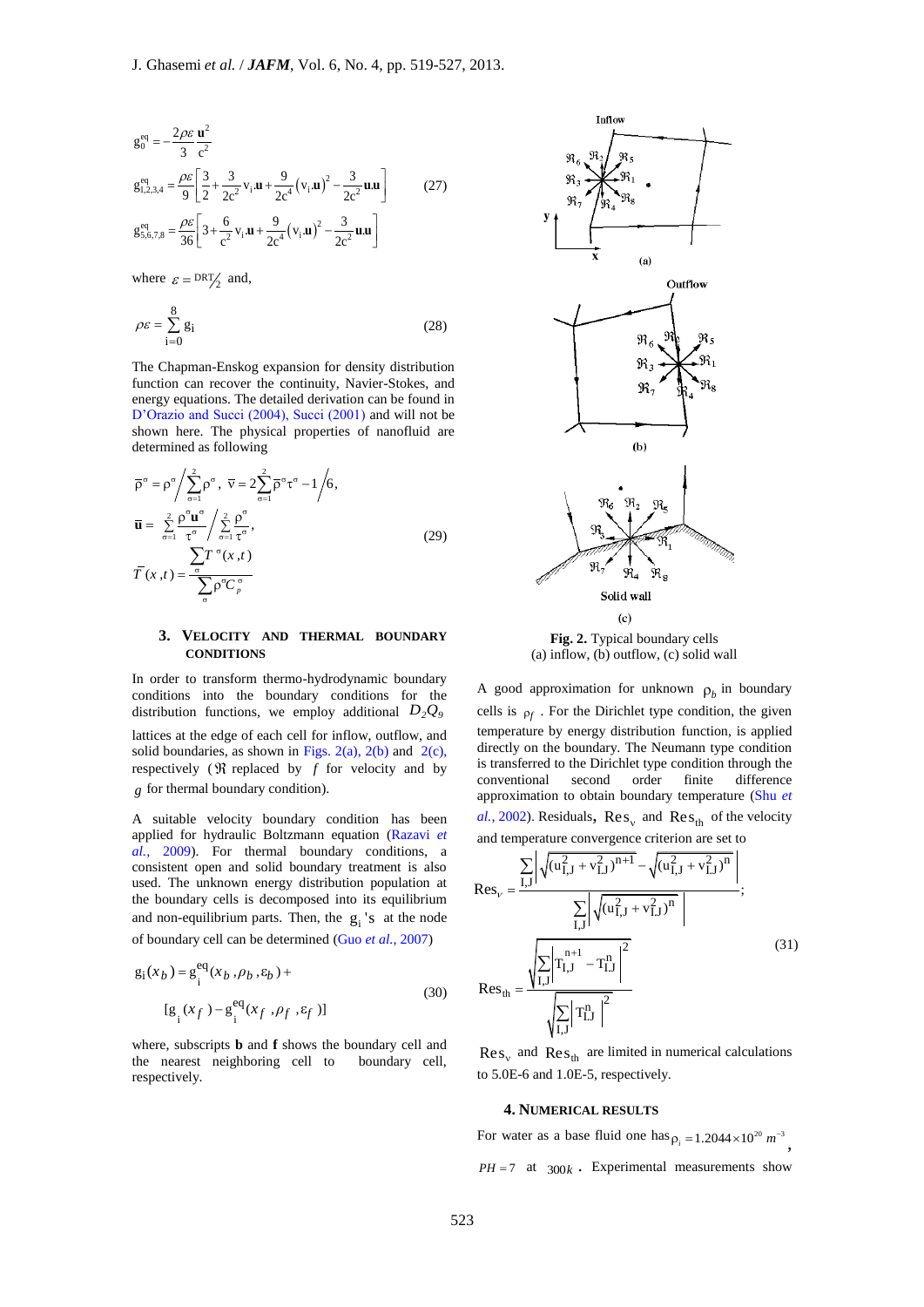that  $10^2 < Z < 10^3$  in a typical nanofluid. For CuO,  $Z = 457$  was taken. Due to the dilute crowd of nanoparticles  $k_p \approx k_{bf}$  is considered. Also copper oxide nanoparticles read  $pC = 3.0 \times 10^6 J / m^3.k$  (Shukla and Dhir, 2008). Hence,

$$
\frac{n k_B^2 T}{6\mu \pi a} = 4.833 \times 10^{-24} \frac{T}{a}
$$
  
\n
$$
\phi \frac{\rho C k_B T}{6\mu \pi a} = 4.4 \times 10^{-15} \frac{\phi \cdot T}{a}
$$
\n(32)

Having dielectric coefficient of water as  $\varepsilon = 8.9 \times 10^{-9} C^2 / N m^2$ , therefore

$$
a.\kappa_p = \left(\frac{3.175664 \times 10^{14} a^2}{(1-\phi)T} + \frac{6.7143 \times 10^{-3} \phi Z}{aT (1-\phi)}\right)^{0.5}
$$
(33)

In Fig. 3, temperature variations, volumetric fraction, and nanoparticle sizes are plotted versus Debye screening length. The results reveal the loose dependence of temperature to Debye screening length where compared to the others. For CuO one has  $A_H = 18.1 \times 10^{-20} J$  (Linavre and Jordan, 2009). Although the force convection in nanoparticles depends on Reynolds and Prandtl numbers, however, it is a function of several parameters as (Kakaç and Pramuanjaroenkij, 2009)

$$
Nu_{NF} = f \text{ (Re, Pr,} Pe, k_{bf}, k_p, kn, (pc_p)_p, \n\phi, particle shape, flow type)
$$
\n(34)

By imposing the buoyant, drag, Brownian, and DLVO attraction and repulsion forces in thermo-hydrodynamic Boltzmann equation and employing the combined method in force and DDF for energy, the so-called equation has been solved. Extensive mesh testing was performed to guarantee a grid independent solution. The resulting force vectors exerting on the nanoparticles are shown in Fig. 4, for a two-



volumetric fraction on Debye screening length



**Fig. 4.** Vectors of exerting forces on nanoparticles by base fluid,  $a=5$  nm  $\cdot$   $\phi = 0.04$ 





Thus, the uniform inlet temperature is higher than the constant wall temperature. Fig. 4 depicts that this force is prevailing in high temperature regions. It is the origin of microscopic disturbances resulting from ballistic motion of nanoparticles which in turn enhances the heat transfer process. Fig. 5 presents the mean Nu variations along the lower channel wall for CuO-water at  $Re = 73$ . It is observed from Fig. 5 that Nu of nanofluid undergoes small fluctuations along the wall. These fluctuations at the inlet higher temperature are due to the chaotic Brownian movements. Within the fullydeveloped region, the Nu of nanofluid is about 32% higher than the Nu of pure fluid, which is acceptable qualitatively in comparison to the results of other investigators (Al-Aswadi *et al.*, 2010). The mean Nusselt variation versus volumetric fraction along the lower channel wall is observed in Fig. 6 for Pr=1.0 at different Reynolds numbers. Here, the mean Nu experiences increment when the volumetric fraction of nanoparticles within the base fluid grows. Also, to validate the thermo-hydrodynamic numerical results firmly, a backward-facing step is utilized.



**Fig. 6**. Comparison of Nu versus nanoparticles volumetric fraction in various Reynolds numbers,  $a = 5$ *nm* 

Figure 7(a) shows the configuration and solution domain parameters. In the x-direction, a fine grid was used in the regions near the point of reattachment to resolve the steep velocity gradients while a coarser grid was employed for downstream of that point. However, in the y-direction, a fine grid is generated near the top and bottom walls, also at the step. Figure  $7(b)$ demonstrates a part of generated grids for expansion ratio ER=2 (ER=H/s). Grid independence test is carried out for the nanofluid and it was found that a grid size of 798x48 ensures grid independent solution in this case.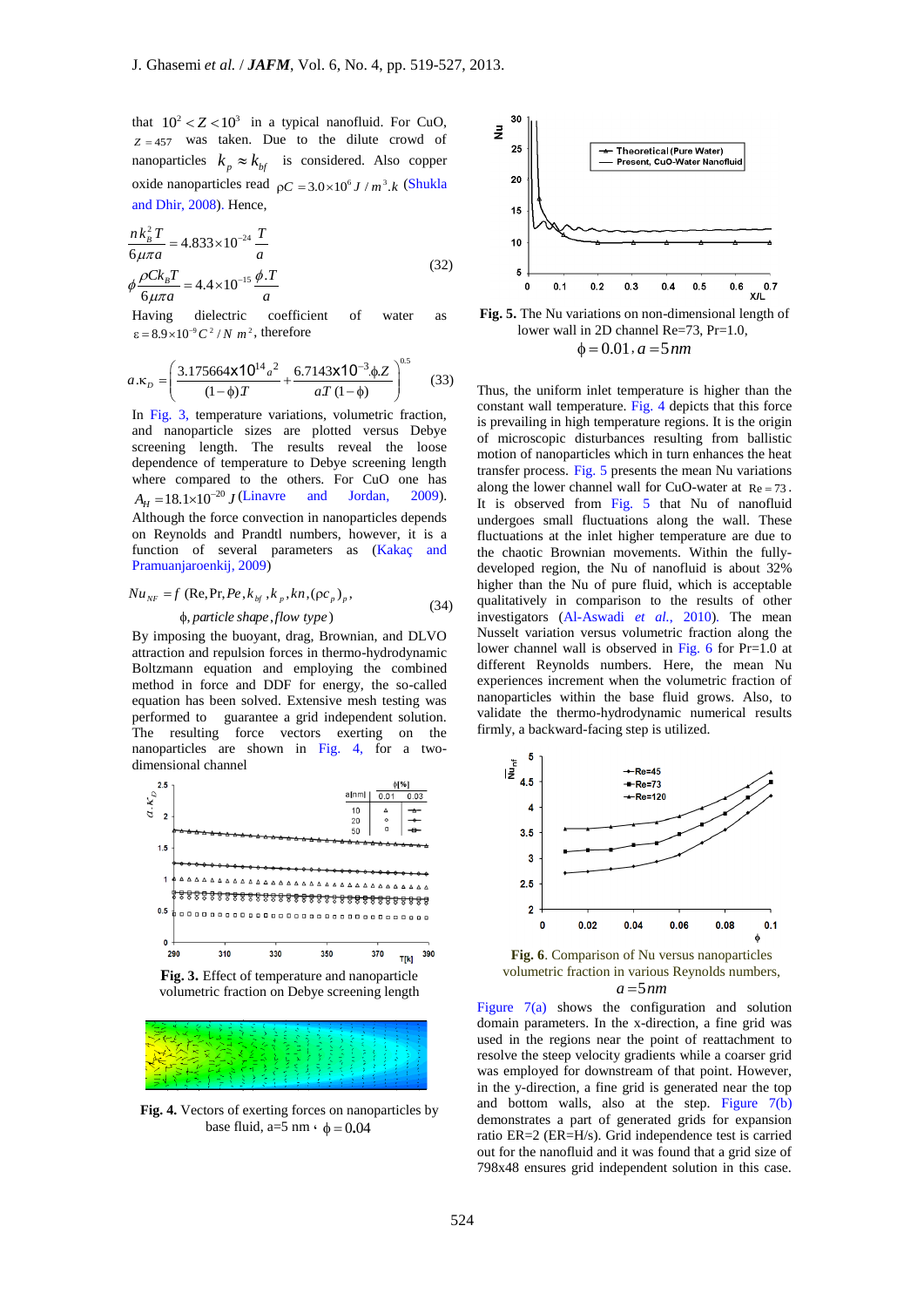Similar to Aswadi et al. (2010), the step height and expansion ratio were fixed at 4.8mm and 2, respectively. The upstream wall  $(L_{\text{U}})$  and downstream wall  $(L_p)$  were taken 50mm and 1000mm, respectively. The flow at the duct entrance was considered to be hydro-dynamically steady and fully developed. Figure 8(a) depicts the velocity distributions at different sections of downstream for Re=175 with 5% volume fraction of CuO-water nanofluid. Figures  $8(b)$  to  $8(d)$ show the distribution of velocity at four positions downstream the step. The results are in favorable agreement with other numerical solutions for the same conditions (Aswadi *et al*., 2010). Moreover, we compared the numerical heat transfer results of present study with other numerical solutions in backwardfacing step (Abu-Nada, 2008).



**Fig. 7.** (a) Schematic diagram for backward-facing step, (b) a part of generated grids.

Thus, the non-dimensional temperature defined as

$$
\theta = \frac{T - T_c}{T_h - T_c} \tag{35}
$$

where  $T_c$ ,  $T_h$  are cold and hot wall temperatures, respectively. The boundary conditions are prescribed as follows:

$$
\begin{cases}\ns = \frac{1}{2}, H = 1 \\
u(y) = 12((y-s) - 2(y-s)^2), s \le y \le H \\
\theta = 1 - 2(y-s), s \le y \le H \\
\theta = 1, \text{ step and downstream walls} \\
\theta = 0, Upstream wall\n\end{cases}
$$

Fig. 9 presents the Nu variations along the bottom downstream step wall for CuO-water. Where,  $Re = 400$ ,  $Pr = 1.0$ ,  $a = 5$  nm and  $\phi = 0.1$ 

This result reveals that the peak value of Nu is approximately located in reattachment point and the Nu of nanofluid is about 30% higher than the Nu of pure fluid. Moreover, the present solutions have reasonable agreement with the numerical results of Abu-Nada (2008).



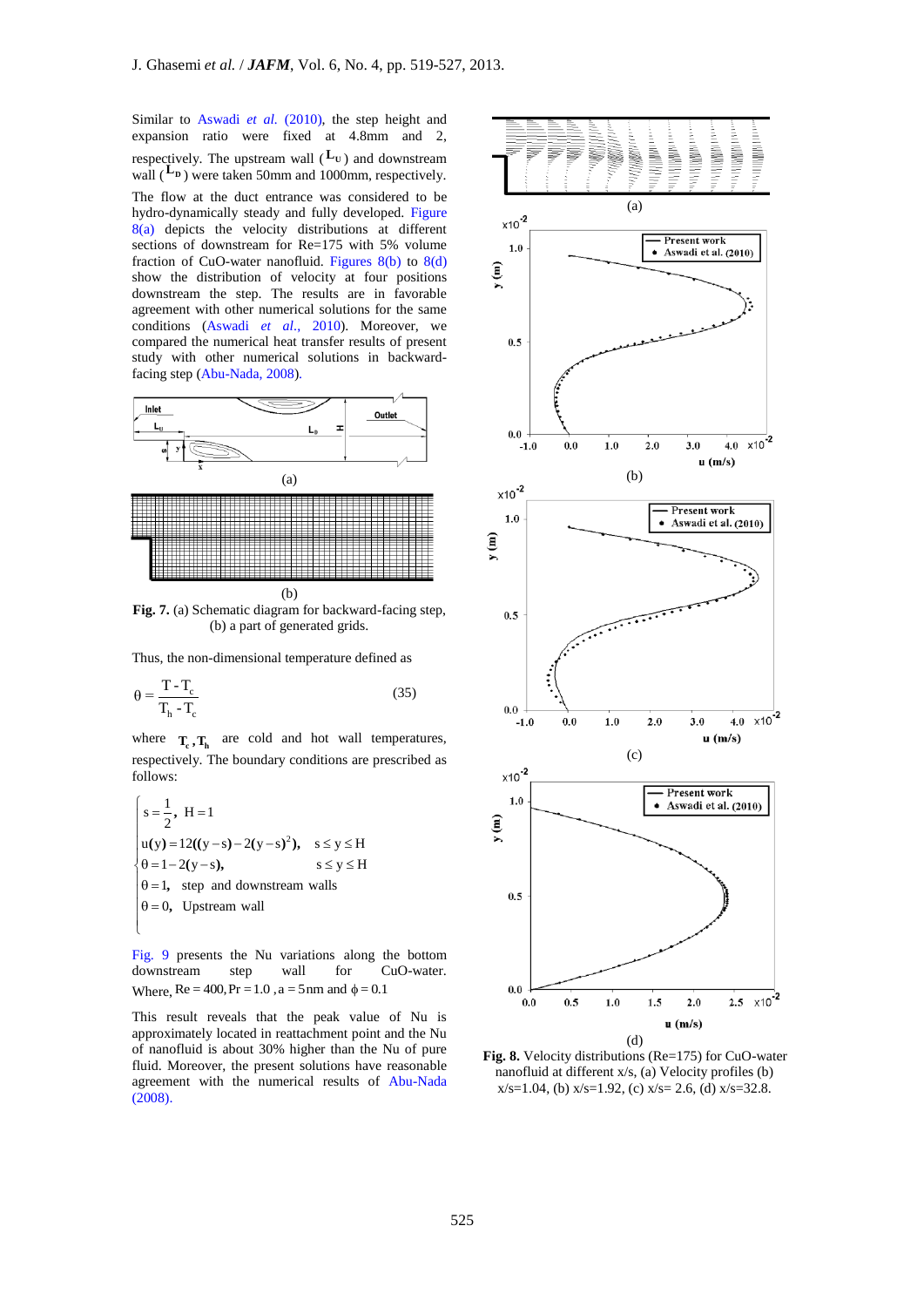

**Fig. 9.** The Nu variations on bottom downstream wall of backward-facing step.

#### **5. CONCLUSIONS**

In this paper the  $D_2Q_9$  lattice along with non-uniform grids is used to simulate the thermo-fluid of nanofluid by combining a cell-centered FVM and DDF of thermal lattice Boltzmann method. The Brownian, repulsion and attracting DLVO, drag, and buoyancy forces acting on nanoparticles are considered for modeling the convective heat transfer and nanoparticles behavior in CuO-H2O nanofluid. In 2D channel within the fullydeveloped region, the present model determined that the Nu of nanofluid is about 32% higher than the Nu of pure fluid as reported in other researches. Moreover, this model enabled us to analyze the enhanced heat transfer of nanofluid for various practical Re and Pr numbers which is limited in classic lattice Boltzmann, especially for flow with heat transfer. This enhancement of LBM combined with FVM manifests itself by high numerical stability of nanofluid thermo-hydrodynamic in backward-facing step in presence of randomly Brownian force thermal lattice Boltzmann equations.

In general, the distinguished features of our work in comparison to the related previous investigations can be summarized as:

- a) Utilizing the pressure- and temperature-based 2ndorder convective fluxes.
- b) Considering the ballistic motion affected by randomly Brownian forces.
- c) Applying DDF combined with 2nd-order accuracy of force term in LB equation and broadening the numerical stability.

#### **REFERENCES**

- Abu-Nada, E., (2008). Application of nanofluids for heat transfer enhancement of separated flows encountered in a backward facing step, *International Journal of Heat and Fluid Flow*, 29(1), 242-249.
- Al-Aswadi, A.A., H.A. Mohammed, N.H. Shuaib, A. Campo (2010). [Laminar forced convection flow](http://www.sciencedirect.com/science?_ob=GatewayURL&_method=citationSearch&_urlVersion=4&_origin=SDTOPTWOFIVE&_version=1&_piikey=S0735193310001302&md5=242ea60fb8f34ade0b3fdadef54b7e6b)  over [a backward facing step using nanofluids.](http://www.sciencedirect.com/science?_ob=GatewayURL&_method=citationSearch&_urlVersion=4&_origin=SDTOPTWOFIVE&_version=1&_piikey=S0735193310001302&md5=242ea60fb8f34ade0b3fdadef54b7e6b) *International Communications in Heat and Mass Transfer*, 37(8), 950-957.
- Bouzidi, M., D. d\_Humieres, P. Lallemand, and L. S. Luo (2001). Lattice Boltzmann equation on a twodimensional rectangular grid, *Journal of Computational Physics*, 172, 704–717.
- Buick, J. M., C.A. Greated (1999). Gravity in a Lattice Boltzmann model. *Physical Review E*., 61, 5307- 5320.
- Cao, N., S. Chen, S. Jin, and D. Martinez (1997). Physical symmetry and lattice symmetry in the lattice Boltzmann method. *Physical Review E*., 55 (1), 21-24.
- Choi, U. S. and J. A. Eastman (1995). Enhancing Thermal Conductivity of Fluids with Nanoparticles. *ASME International Mechanical Engineering Congress and Exposition, Nov. 12-27,* San Francisco, CA.
- Chon, C.H., K.D. Kihm (2005). Thermal conductivity enhancement of nanofluids by Brownian motion. *Journal of Heat Transfer,* 127, 810.
- D'Orazio, A. and S. Succi (2004). Simulating twodimensional thermal channel flows by means of a lattice Boltzmann method with new boundary conditions*. Future Generation Computer Systems,* 20, 935-944.
- Duangthongsuk, W. and S. Wongwises (2009). Heat transfer enhancement and pressure drop characteristics of TiO2–water nanofluid in a double-tube counter flow heat exchanger. *International Journal of Heat and Mass Transfer*, 52, 2059–2067.
- Duncan, J. S. and H. Linavre (1997). *Introduction to colloid and surface chemistry*. Oxford, Jordan Hill.
- Ghasemi, J. and S. E. Razavi (2010). On the finitevolume Lattice Boltzmann modeling of thermohydrodynamics. *Computers and Mathematics with Applications*, 60(5), 1135-1144.
- Guo, Z. L., C. Zheng and B. Shi (2007). Thermal lattice Boltzmann equation for low Mach number flows: Decoupling model. *Phys. Rev.,* 75(3).
- He, X., S. Chen and G. D. Doolen (1998). A novel thermal model for the lattice Boltzmann method in incompressible limit. *Journal of Computational Physics*, 146, 282-300.